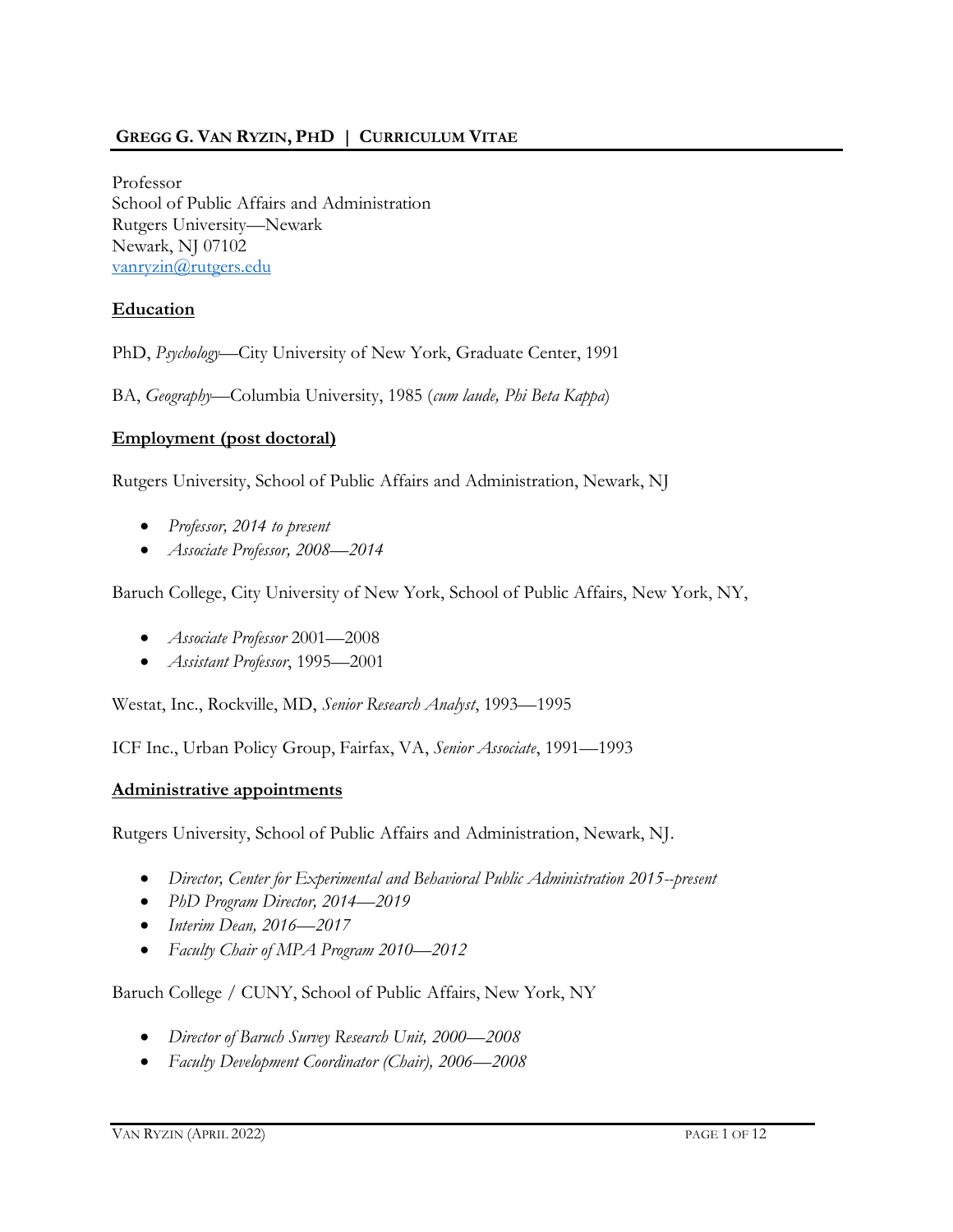#### **Books**

- Remler, D.K., & Van Ryzin, G. G. (2022/2015/2011). *Research methods in practice: Strategies for description and causation*. SAGE Publications. 728 pp.
- James, O., Moynihan, D., Olsen, A.L., & Van Ryzin, G.G. (2020). *Behavioral public performance: How people make sense of government metrics.* Cambridge University Press (Elements Series). 94 pp.
- James, O., Jilke, S., & Van Ryzin, G.G. (Eds.). (2017). *Experiments in public management research: Challenges and contributions*. Cambridge University Press. 530 pp.

#### **Journal articles**

- 1. Van Ryzin, G. G. (2021). Nudging and muddling through. *Perspectives on Public Management and Governance,* 4(4): 339–345.
- 2. Van Ryzin, G. G. (2021). The perceived fairness of active representation: Evidence from a survey experiment. *Public Administration Review*, 81(6): 1044-1054.
- 3. Dantas Cabral, A., Peci, A., & Van Ryzin, G. G. (2021). Representation, reputation and expectations towards bureaucracy: Experimental findings from a favela in Brazil. *Public Management Review*, 1-26.
- 4. Van Ryzin, G.G., Grosso, A., & Charbonneau, E. (2021). Evidence of an output bias in how people interpret program performance: A replication and extension. *Public Performance and Management Review*, 1-20.
- 5. Bertelli, A., & Van Ryzin, G.G. (2020). Heuristics and political accountability in complex governance: An experimental test. *Research & Politics*, 7(3), 2053168020950080.
- 6. Grimmelikhuijsen, S.G, Piotrowski, S.J., & Van Ryzin, G.G. (2020). Latent transparency and trust in government: Unexpected findings from two survey experiments. *Government Information Quarterly*, 37(4), 101497.
- 7. Fuenzalida, J., Van Ryzin, G. G., & Olsen, A. L. (2020). Are managers susceptible to framing effects? An experimental study of professional judgment of performance metrics. *International Public Management Journal*, 1-16.
- 8. Carrigan, C., Pandey, S. K., & Van Ryzin, G. G. (2020). Pursuing consilience: Using behavioral public administration to connect research on bureaucratic red tape, administrative burden, and regulation. *Public Administration Review*, 80(1): 46-52.
- 9. Bækgaard, M., James, O., Serritzlew, S., & Van Ryzin, G.G. (2020). Citizens' motivated reasoning about public performance: Experimental findings from the US and Denmark. *International Public Management Journal*, 23 (2): 186-204.
- 10. Lee, D., & Van Ryzin, G. G. (2020). Bureaucratic reputation in the eyes of citizens: An analysis of US federal agencies. *International Review of Administrative Sciences*, 86 (1): 183-200.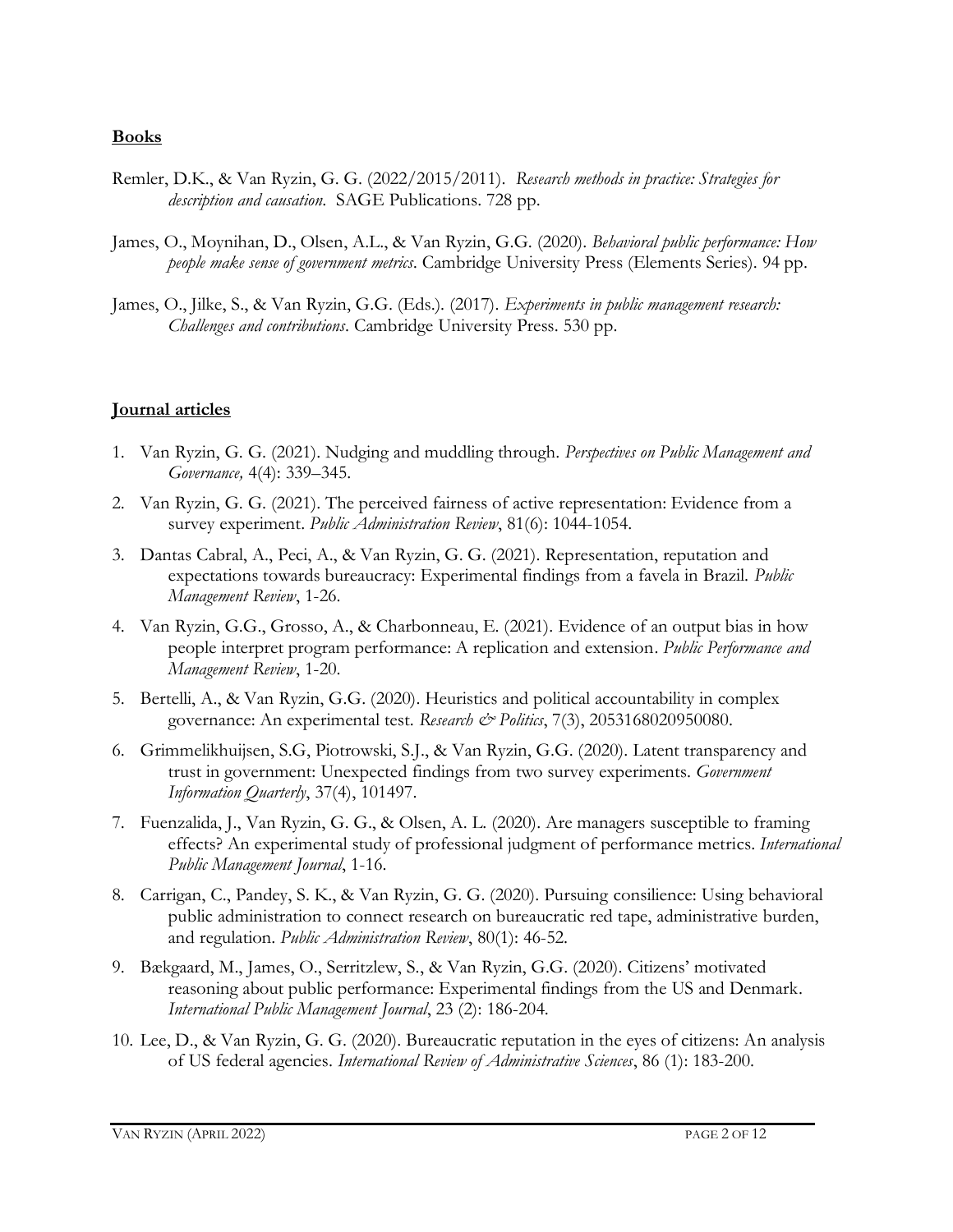- 11. James, O., & Van Ryzin, G.G. (2019). Rates and the judgment of government performance. *Journal of Behavioral Public Administration*, 2(2): 1-10.
- 12. Hall, J. L., & Van Ryzin, G. G. (2019). A norm of evidence and research in decision-making (NERD): Scale development, reliability, and validity. *Public Administration Review*, 79(3): 321- 329.
- 13. Kang, S., & Van Ryzin, G.G. (2019). Coproduction and trust in government: Evidence from survey experiments. *Public Management Review*, 21(11): 1646-1664.
- 14. Lee, D., & Van Ryzin, G. G. (2019). Measuring bureaucratic reputation: Scale development and validation*. Governance*, 32(1): 177-192.
- 15. Riccucci, N. M., Van Ryzin, G. G., & Jackson, K. (2018). Representative bureaucracy, race, and policing: A survey experiment. *Journal of Public Administration Research and Theory*, 28(4): 506- 518.
- 16. James, O., Jilke, S. R., & Van Ryzin, G. G. (2017). Behavioural and experimental public administration: Emerging contributions and new directions. *Public Administration*, 95(4): 865- 873.
- 17. James, O., & Van Ryzin, G. G. (2017). Motivated reasoning about public performance: An experimental study of how citizens judge the Affordable Care Act*. Journal of Public Administration Research and Theory*, 27(1): 197-209.
- 18. Grosso, A., Charbonneau, É., & Van Ryzin, G. G. (2017). How citizens respond to outputs, outcomes, and costs: A survey experiment about an HIV/AIDS program*. International Public Management Journal*, 20(1): 160-181.
- 19. Riccucci, N. M., & Van Ryzin, G. G. (2017). Representative bureaucracy: A lever to enhance social equity, coproduction, and democracy. *Public Administration Review*, 77(1): 21-30.
- 20. James, O., & Van Ryzin, G. G. (2017). Incredibly good performance: An experimental study of source and level effects on the credibility of government. *American Review of Public Administration*, 47(1): 23-35
- 21. Charbonneau, É., & Van Ryzin, G. G. (2017). Exploring the deep antecedent of public service motivation. *International Journal of Public Administration*, 40(5): 401-407.
- 22. Van Ryzin, G. G. (2016). Evidence of an 'end of history illusion' in the work motivations of public service professionals. *Public Administration* 94(1): 263–275.
- 23. Jilke, S., Van Ryzin, G. G., & Van de Walle, S. (2016). Responses to decline in marketized public services: An experimental evaluation of choice overload. *Journal of Public Administration Research and Theory* 26(3): 421-432.
- 24. Van Ryzin, G. G., Riccucci, N. M., & Li, H. (2016). Representative bureaucracy and its symbolic effect on citizens: A conceptual replication. *Public Management Review*, 19(9): 1365-1379.
- 25. Riccucci, N. M., Van Ryzin, G. G., & Li, H. (2016). Representative bureaucracy and the willingness to coproduce: An experimental study. *Public Administration Review* 76(1): 121-130.
- 26. Hamidullah, M. F., Van Ryzin, G. G., & Li, H. (2016). The agreeable bureaucrat: Personality and PSM. *International Journal of Public Sector Management*, 29(6): 582–595*.*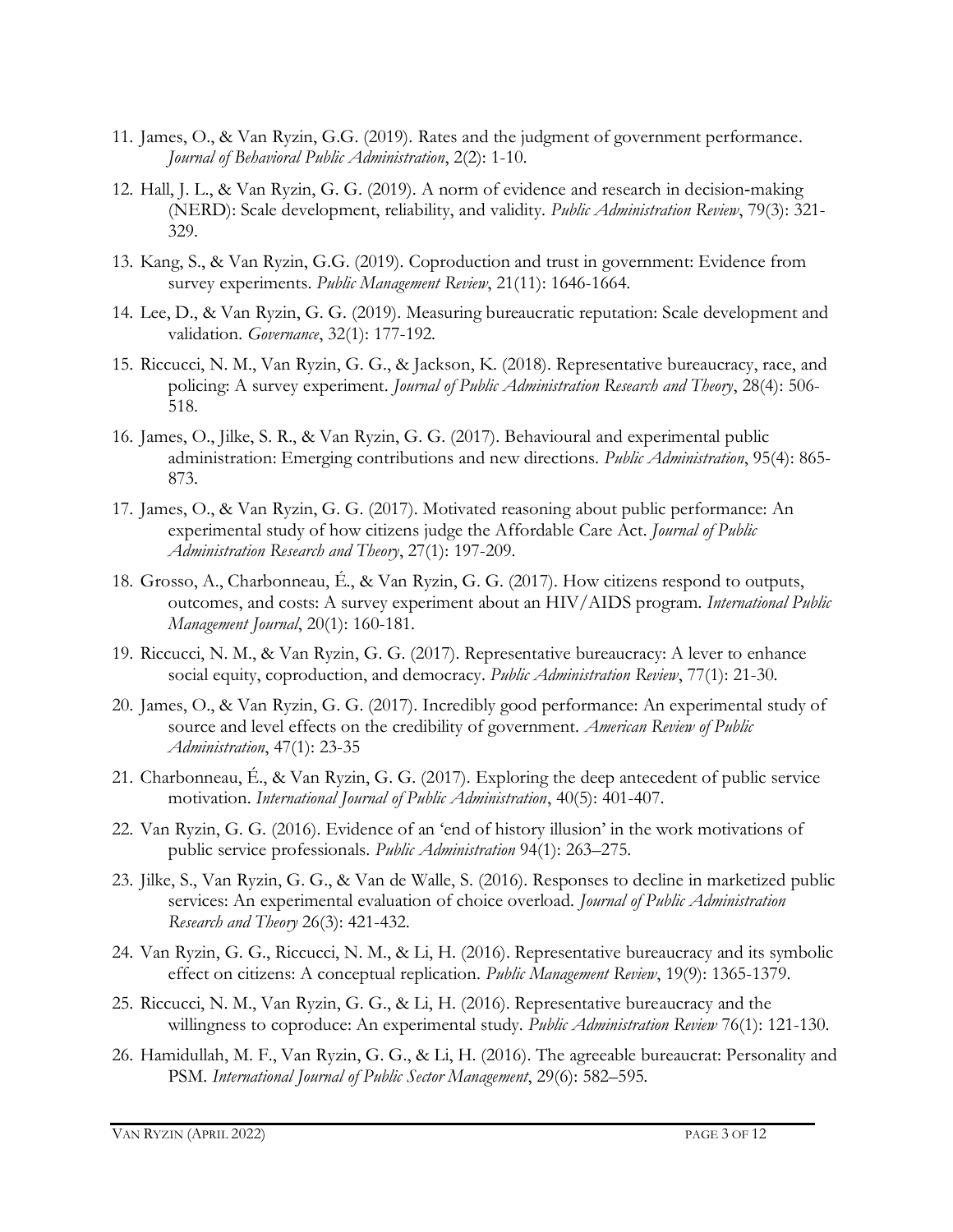- 27. Van Ryzin, G. G. (2015). Service quality, administrative process, and citizens' evaluation of local government in the US. *Public Management Review*, 17 (3), 425-442.
- 28. Bovaird, T., Van Ryzin, G. G., Loeffler, E., & Parrado, S. (2015). Activating citizens to participate in collective co-production of public services. *Journal of Social Policy*, 44(1): 1–23.
- 29. Charbonneau, E., & Van Ryzin, G. G. (2015). Benchmarks and citizen judgments of local government performance: Findings from a survey experiment. *Public Management Review.*  17(2), 288-304.
- 30. Riccucci, N., Van Ryzin, G.G., & Lavena, C. (2014). Representative bureaucracy in policing: Does it increase perceived legitimacy? *Journal of Public Administration Research and Theory*, 24(3): 537-551.
- 31. Van Ryzin, G. G. (2014). The curious case of the post-9-11 boost in government job satisfaction. *American Review of Public Administration*, 44(1): 59-74.
- 32. Kim, M., & Van Ryzin, G.G. (2014). Impact of government funding on donations to arts organizations: A survey experiment. *Nonprofit and Voluntary Sector Quarterly*, 43(5): 910-925.
- 33. Sun, R., & Van Ryzin, G. G. (2014). Are performance management practices associated with better outcomes? Empirical evidence from New York public schools. *American Review of Public Administration*, 44(3): 324-338. *(Winner of American Society for Public Administration's Joseph Wholey Award.)*
- 34. Sanz, L., Van Ryzin, G.G., & del Pino, E. (2014). Citizens' support for government spending on science and technology. *Science and Public Policy*, 41(5): 611-624.
- 35. Van Ryzin, G. G. (2013). An experimental test of the expectancy-disconfirmation theory of citizen satisfaction. *Journal of Policy Analysis and Management*. 32(3): 597–614.
- 36. Villoria, M., Van Ryzin, G. G., & Lavena, C. (2013). Social and political consequences of administrative corruption: A study of public perceptions in Spain. *Public Administration Review* 73(1): 85-94.
- 37. Van Ryzin, G.G., & Lavena, C. (2013). The credibility of government performance reporting: An experimental study. *Public Performance and Management Review*, 37(1):87-103.
- 38. Parado, S., Van Ryzin, G.G., Bovaird, T., & Loffler, E. (2013). Correlates of co-production: Evidence from a five-nation survey of citizens. *International Public Management Journal,* 16(1): 85-112.
- 39. Sanz-Menéndez, L., & Van Ryzin, G.G. (2013). Economic crisis and public attitudes toward science: A study of regional differences in Spain. *Public Understanding of Science*. doi:10.1177/0963662513489790
- 40. del Pino, E., & Van Ryzin, G. G. (2012). Intergovernmental responsibility for social policy: An analysis of public preferences in Spain. *Publius: The Journal of Federalism*, 43(4): 676-700.
- 41. Charbonneau, E., & Van Ryzin, G. G. (2012). Performance measures and parental satisfaction with New York City schools. *American Review of Public Administration, 42*(1): 54–65.
- 42. Grosso, A., & Van Ryzin, G. G. (2012). Public management reform and citizen perceptions of the UK health system. *International Review of Administrative Sciences*, 78(3): 1-20.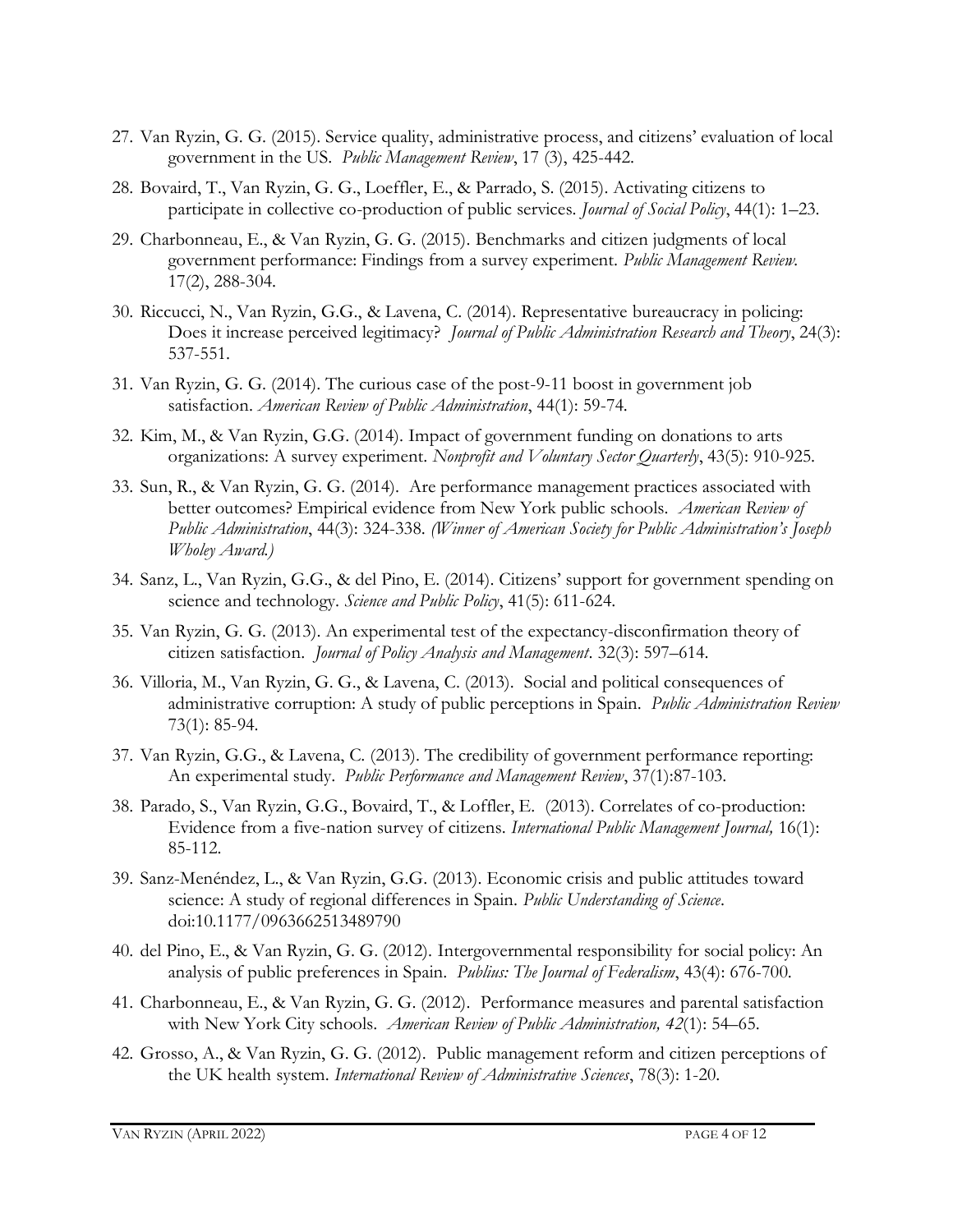- 43. Lin, W., & Van Ryzin, G. G. (2012). Web and mail surveys: An experimental comparison of methods for nonprofit research. *Nonprofit and Voluntary Sector Quarterly, 41*(6): 1014-1028
- 44. Fudge, M.K., & Van Ryzin, G.G. (2012) Individual and contextual determinants of citizens use of government websites. *International Journal of Technology Diffusion,* 3(1): 1-7.
- 45. Van Ryzin, G. G. (2011). Outcomes, process and trust of civil servants. *Journal of Public Administration Research and Theory*, 21(4): 745-760.
- 46. Van de Walle, S., & Van Ryzin, G. G. (2011). The order of questions in a survey on citizen satisfaction with public services: Lessons from a split-ballot experiment. *Public Administration: An International Quarterly, 89*(4): 1436–1450.
- 47. Grosso, A., & Van Ryzin, G. G. (2011). How citizens view government performance reporting: Results of a national survey. *Public Performance & Management Review*, 35(2): 235–250.
- 48. Mizrahi, S., Vigoda-Gadot, & Van Ryzin, G. (2010). Public sector management, trust, performance and participation: A citizen survey and national assessment in the United States. *Public Performance and Management Review,* 34(2): 268-312.
- 49. Van Ryzin, G. G., & Charbonneau, E. (2010). Public service use and perceived performance: An empirical note on the nature of the relationship. *Public Administration: An International Quarterly*, 88(2): 551–563.
- 50. Holzer, M., Manoharan, A., & Van Ryzin, G. (2010). Global cities on the web: An empirical typology of municipal websites. *International Public Management Review*, 11(3): 104-121.
- 51. Van Ryzin, G. G., Grossman, S., DiPadova-Stocks, L., & Bergrud, E. (2009). Portrait of the social entrepreneur: Statistical evidence from a US panel. *Voluntas: International Journal of Voluntary and Nonprofit Organizations*, 20: 129-140.
- 52. Charbonneau, E., Riccucci, N.M., Van Ryzin, G.G., & Holzer, M. (2009). The self-reported use of social equity indicators in urban police departments in the United States and Canada. *State and Local Government Review,* 41(2): 95–107.
- 53. Van Ryzin, G. G. (2008). Citizen perceptions of road smoothness: Evidence from New York with implications for comparative performance measurement. *International Review of Administrative Sciences*, 74: 575-588.
- 54. Van Ryzin, G. G., Immerwahr, S., & Altman, S. (2008). Measuring street cleanliness: A comparison of New York City's scorecard and results from a citizen survey. *Public Administration Review*, 68 (2): 286-294.
- 55. Van Ryzin, G. G. (2008). Validity of an on-line panel approach to citizen surveys. *Public Performance and Management Review*, 32 (2): 236-262.
- 56. Van Ryzin, G. G., Immerwahr, S. (2007). Importance-performance analysis of citizen satisfaction surveys. *Public Administration: An International Quarterly*, 85 (1): 215-226.
- 57. Van Ryzin, G. (2007). Pieces of a puzzle: Linking performance, satisfaction, and trust in government. *Public Performance and Management Review*, 30 (4): 521 – 535.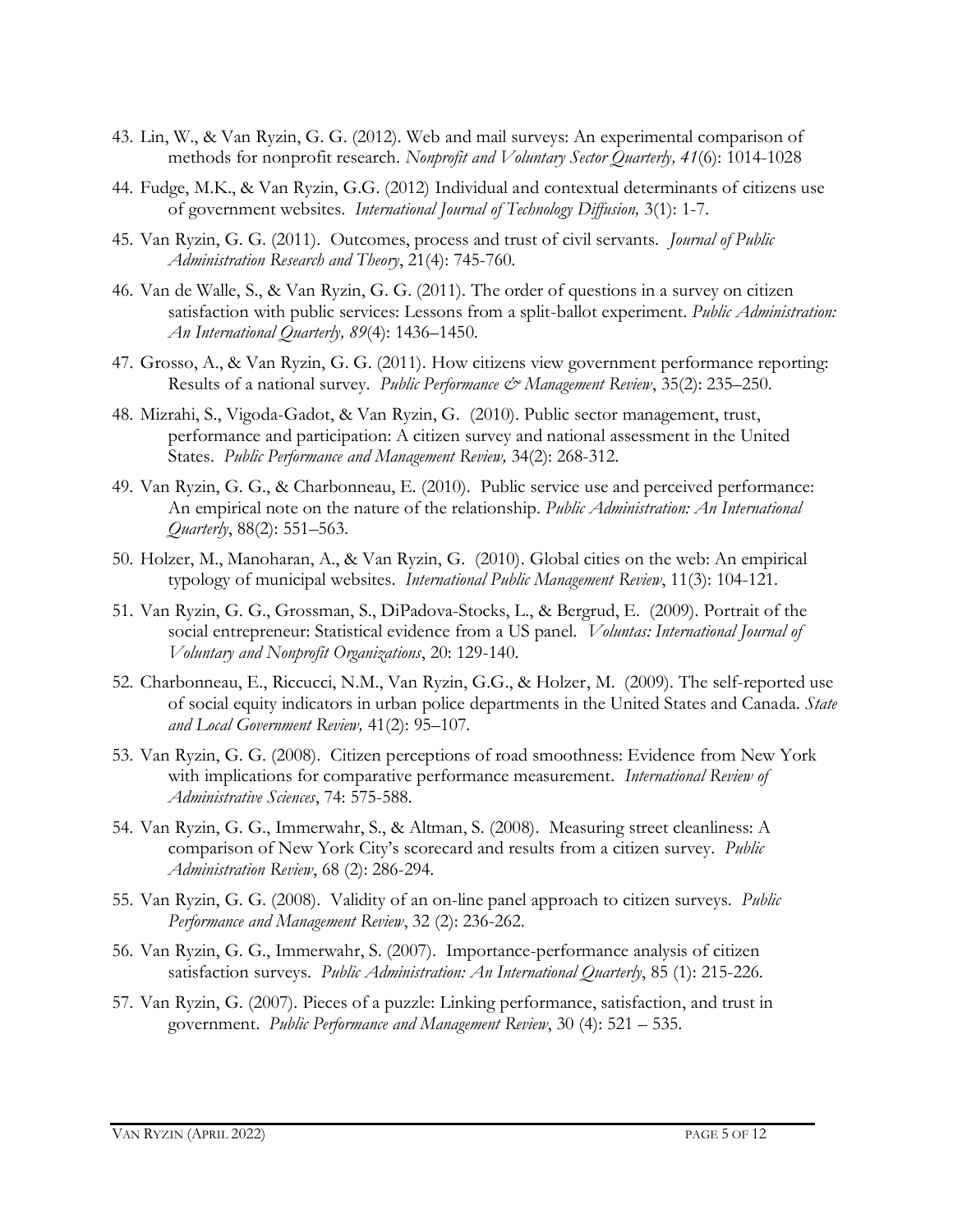- 58. Piotrowski, S., & Van Ryzin, G. (2007). Exploring dimensions and determinants of citizen attitudes toward governmental transparency. *American Review of Public Administration*., 37 (3): 306-323.
- 59. Van Ryzin, G. G. (2006). Testing the expectancy-disconfirmation model of citizen satisfaction with local government. *Journal of Public Administration Research and Theory*, 16: 599-611.
- 60. Van Ryzin, G. G. (2004). Expectations, performance, and citizen satisfaction with urban services. *Journal of Policy Analysis and Management* 23(3): 433-448.
- 61. Van Ryzin, G. G., Muzzio, D., Immerwahr, S., Gulick, L., & Martinez, E. (2004). Drivers and consequences of citizen satisfaction: An application of the American Customer Satisfaction Index model to New York City. *Public Administration Review* 64(3): 331-341. *(Winner of American Society for Public Administration's Louis Brownlow Award.)*
- 62. Van Ryzin, G. G. (2004). The measurement of overall citizen satisfaction. *Public Performance and Management Review* 27(3): 9-28.
- 63. Van Ryzin, G. G., Muzzio, D., & Immerwahr, S. (2004). Explaining the race gap in satisfaction with urban services*. Urban Affairs Review*, 39(5), 613-632.
- 64. Van Ryzin, G. G., & Immerwahr, S. (2004). Derived importance-performance analysis of citizen survey data. *Public Performance and Management Review* 27(4): 144-173.
- 65. Van Ryzin, G. G., Kaestner, R., & Main, T. (2003). The effects of federal and local housing programs on the transition from welfare to work: Evidence from New York City. *Cityscape*, 6(2): 45-72.
- 66. Kaestner, R., Kaushal, N., & Van Ryzin, G. (2003). Migration consequences of welfare reform. *Journal of Urban Economics*, 53: 357-376.
- 67. Van Ryzin, G. G., & Kamber, T. (2002). Subtenures and housing outcomes for low income renters in New York City. *Journal of Urban Affairs*, 24(2): 197-218.
- 68. Reingold, D., Van Ryzin, G, & Ronda, M. (2001). Does public housing diminish the social capital and labor force activity of its tenants? *Journal of Policy Analysis and Management*, 20(3): 485-504.
- 69. Van Ryzin, G. G., Ronda, M., & Muzzio, D. (2001). Factors related to self-sufficiency in a distressed public housing community. *Journal of Urban Affairs*, 23(1): 57-70.
- 70. Seron, C., Van Ryzin, G., & Frankel, M. (2001). The impact of legal counsel on outcomes for low-income tenants in New York City's housing court: Results of a randomized experiment. *Law and Society Review*, 35(22): 419-434.
- 71. Van Ryzin, G. G. & Genn, A. (1999). Neighborhood change and the City of New York's Ten Year Housing Plan. *Housing Policy Debate*, 10(4): 799-838.
- 72. Van Ryzin, G. G., & Engelman Lado, M. (1999). Evaluating systems for delivering legal services to the poor: Conceptual and methodological considerations. *Fordham Law Review*, LXVII (5): 2553-2571.
- 73. Pereira, J. A., & Van Ryzin, G. G. (1998). Understanding public support for time limits and other welfare reforms. *Policy Studies Journal*, 26(3): 398-418.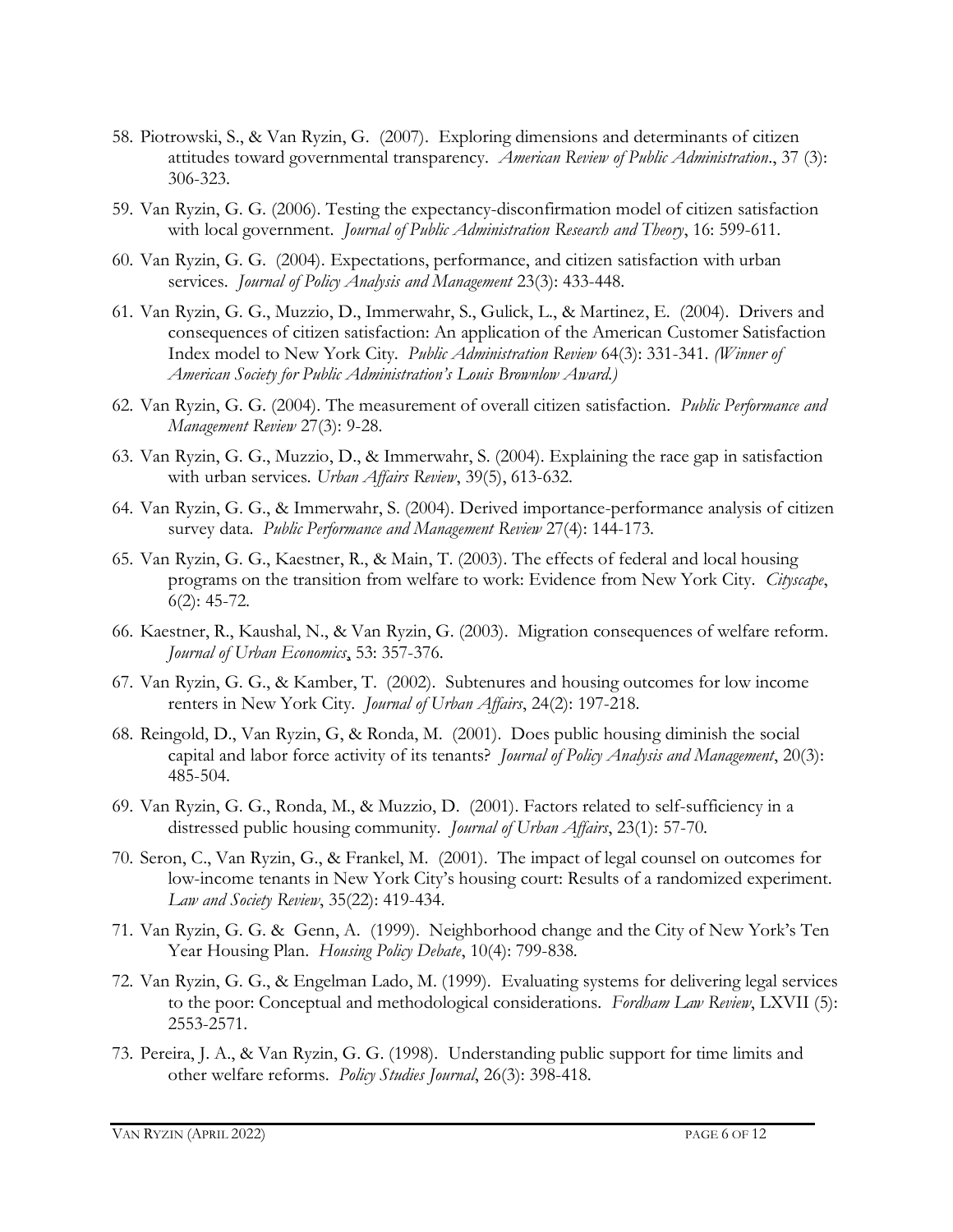- 74. Van Ryzin, G. G., & Freeman, E. W. (1997). Viewing organizations as customers of government services: Data from Maryland's housing development programs. *Public Productivity and Management Review*, 20(4): 419-31.
- 75. Seron, C., Frankel, M. Muzzio, D. Pereira, J., & Van Ryzin, G. (1997). A report of the perceptions and experiences of lawyers, judges, and court employees concerning gender, racial and ethnic fairness in the federal courts of the Second Circuit of the United States. *Annual Survey of American Law*, pp. 415-528.
- 76. Van Ryzin, G. G. (1996). The impact of resident management on residents' satisfaction with public housing: A process analysis of quasi-experimental data. *Evaluation Review*, 20 (June): 485-505.
- 77. Van Ryzin, G. G. (1995). Cluster analysis as a basis for purposive sampling of projects in case study evaluations. *Evaluation Practice*, 16(2): 109-119.
- 78. Van Ryzin, G. G. (1994). Residents' sense of control and ownership in a mutual housing association. *Journal of Urban Affairs*, 16(3): 241-253.

#### **Book chapters**

- 79. Kang, S., & Van Ryzin, G. G. (2021). Experimental methods for investigating co-production. In *The Palgrave Handbook of Co-Production of Public Services and Outcomes* (pp. 639-657). Palgrave Macmillan.
- 80. James, O., Jilke, S., & Van Ryzin, G. (2017). Causal inference and the design and analysis of experiments. In *Experiments in Public Management Research: Challenges and Contributions* (pp. 59- 88). Cambridge University Press.
- 81. Jilke, S., & Van Ryzin, G. (2017). Survey experiments for public management research. In *Experiments in Public Management Research: Challenges and Contributions* (pp. 117-138). Cambridge University Press.
- 82. Pandey, S. K., Pandey, S., & Van Ryzin, G. (2017). Prospects for experimental approaches to research on bureaucratic red tape. In *Experiments in Public Management Research: Challenges and Contributions* (pp. 219-243). Cambridge University Press.
- 83. Van Ryzin, G., & Riccucci, N. (2017). Representative bureaucracy: An experimental approach. In *Experiments in Public Management Research: Challenges and Contributions* (pp. 313-328). Cambridge University Press.
- 84. Mok, J.Y., James, O., & Van Ryzin, G. (2017). Expectations and satisfaction with public services. In *Experiments in Public Management Research: Challenges and Contributions* (pp. 313-328). Cambridge University Press.
- 85. Bovaird, T., Loeffler, E., van Ryzin, G. G., & Parrado, S. (2014). User and community coproduction of public services: What influences citizens to coproduce? In *Public Administration and the Modern State* (pp. 109-124). Palgrave Macmillan.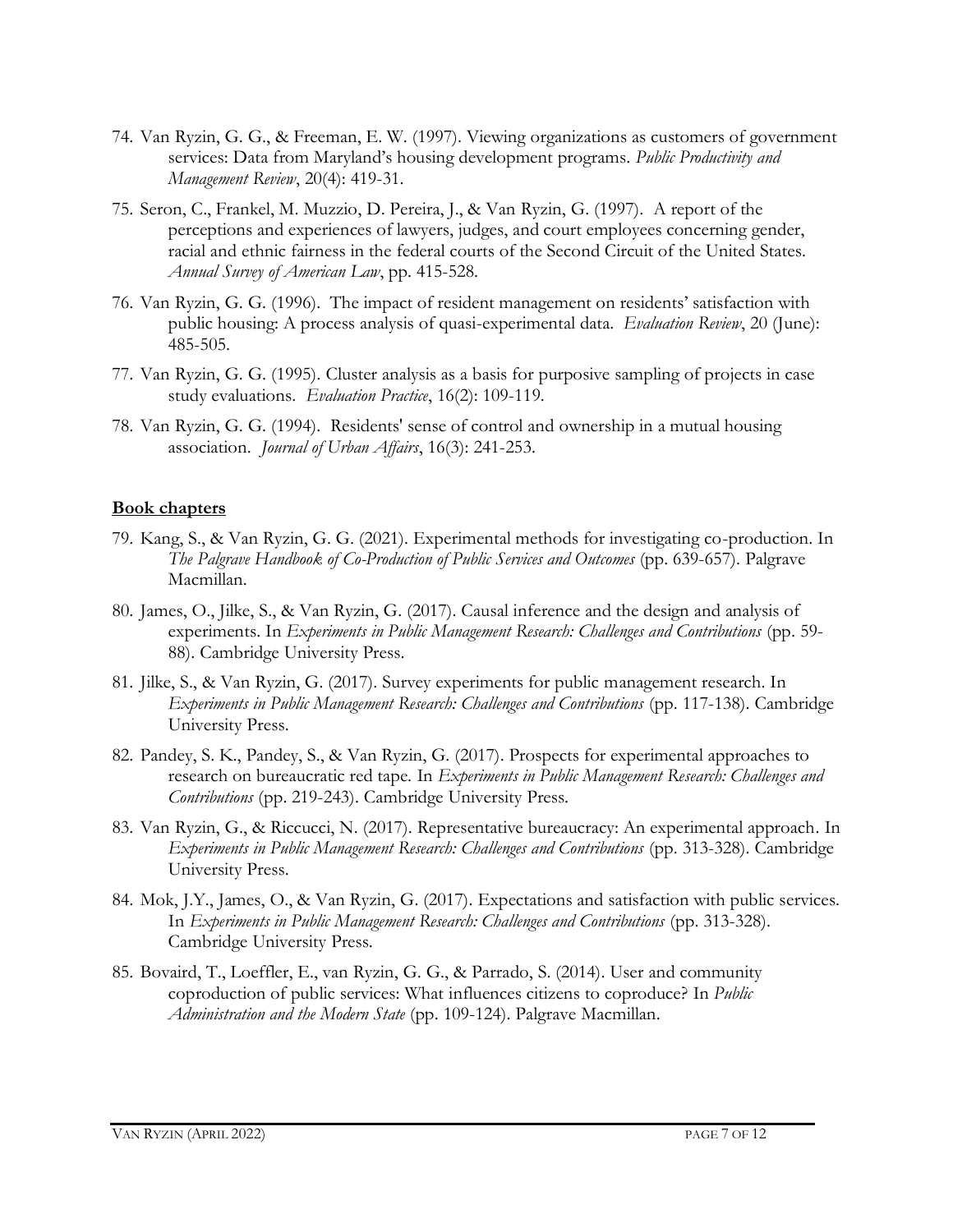#### **Conference papers and presentations (last 10 years)**

- *Theory and theory-building in public administration research.* Invited presentation at the *Perspectives on Public Management and Governance* webinar series of the Public Management Research Association, February 2022.
- *Control, randomness, and directness: A new framework for understanding quasi and natural experiments.* Invited talk at Aarhus University, Denmark, November 2021.
- *Coproduction as a causal process.* Invited talk at Indiana University, October 2021.
- *Coproduction as a causal process.* Paper presented at the Public Management Research Conference, University of Hawaii, Honolulu (virtual event), June 2021.
- *Nudging and muddling through.* Paper presented at the annual meeting of the International Research Society for Public Management, virtual conference, April 2021.
- *Design and analysis of experiments for public administration research.* Invited presentation to the ASPA Section on Chinese Public Administration, April 2021.
- *Nudging and muddling through.* Paper presented at the annual research conference of the Association for Public Policy Analysis and Management, virtual meeting, November 2020.
- *Representative bureaucracy: An experimental approach.* Invited talk at Seoul National University and Yonsei University, Korea, January 2020.
- *Evidence of an output bias in how people interpret program performance*. Invited talk at Aarhus University, Denmark, November 2019.
- *Experimental and behavioral public administration.* Invited keynote address to the annual meeting of the International Public Management Network, ESSCA School of Management, Paris, France, July 2019.
- *Evidence of an output bias in the judgment of government performance.* Paper presented at the Public Management Research Conference, University of North Carolina, Chapel Hill, June 2019.
- *The perceived fairness of active representation: An experimental study.* Paper presented at the annual meeting of the International Research Society for Public Management, Wellington, New Zealand, April 2019.
- *Judging the evidence: How citizens value outputs, outcomes and costs.* Paper presented at the annual research conference of the Association for Public Policy Analysis and Management, Washington, DC, November 2018.
- *Beyond natural and quasi experiments: A new taxonomy for applied causal research.* Poster presented at the annual research conference of the Association for Public Policy Analysis and Management, Washington, DC, November 2018.
- *Citizen's heuristics and democratic accountability: A survey experiment.* Presented at the 14th Transatlantic Dialogue, a joint conference of EGPA/ASPA, Bucharest University of Economic Studies, Romania, June 2018.
- *GW Trachtenberg Conference on Behavioral Approaches to Public Administration.* Served as co-chair and organizer of the conference, Washington, DC, May 2018.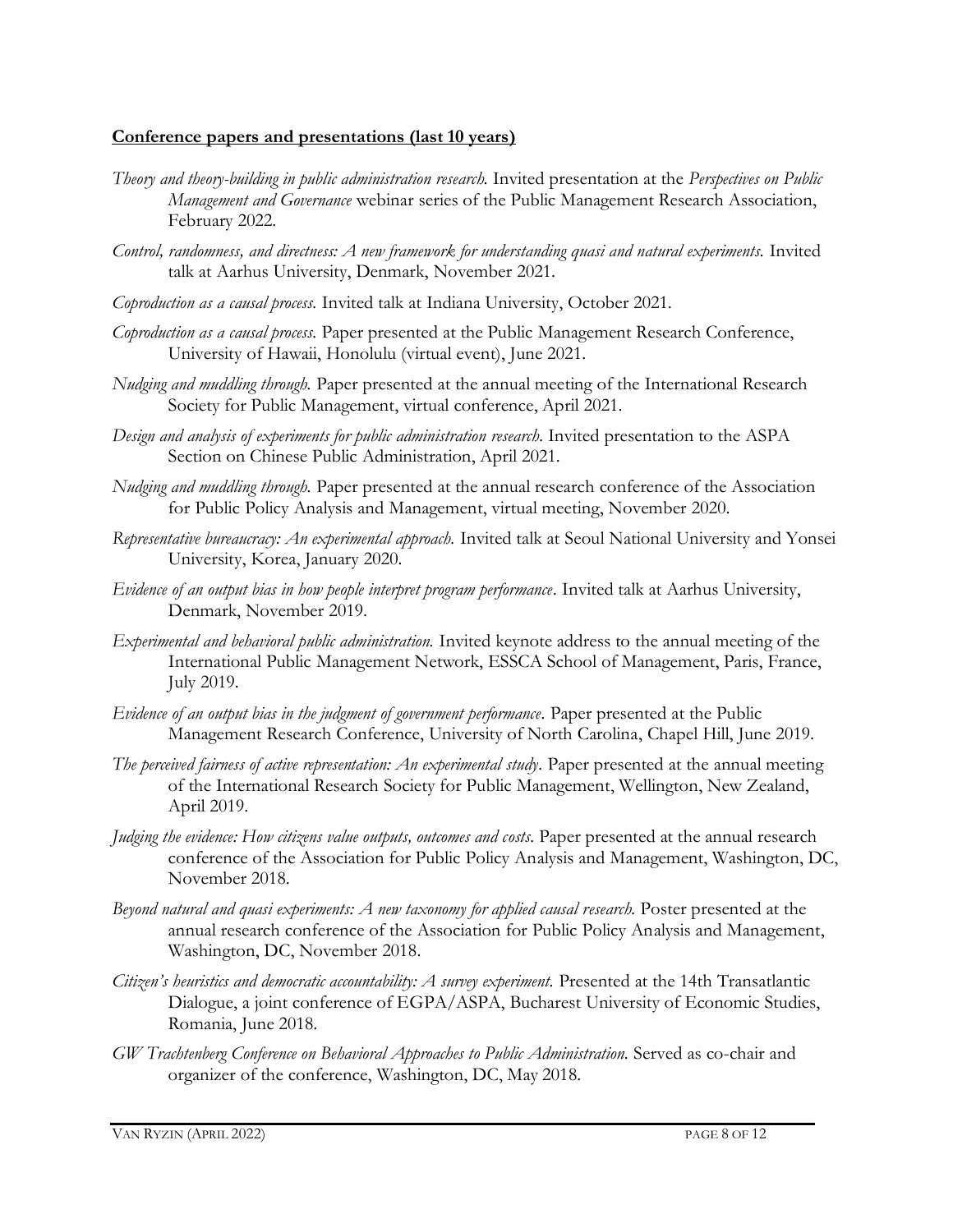- *Biases in how citizens judge government performance: Experimental findings from the US and Denmark.* Paper presented at the annual research conference of the Association for Public Policy Analysis and Management, Chicago, IL, November 2017.
- *Experimental studies of representative bureaucracy.* Invited lecture at Bocconi University, Milan, Italy, October 2017.
- *Experiments in public management research.* Invited lecture at the Bucharest University of Economic Studies, Romania, October 2017.
- *Representative bureaucracy, race, and policing: A survey experiment*. Paper presented at the Public Management Research Conference. University of Minnesota, American University, Washington, DC, June 2017.
- The invisible arm of government: Toward a political psychology of public administration. Invited paper presented at NYU Wagner, Frontiers in Public Administration and Policy Implementation, New York, May 2017.
- *Coproduction and trust: A survey experiment and extension.* Presentation at the annual meeting of the American Society for Public Administration. Atlanta, GA, March 2017.
- *Coproduction and trust: A survey experiment.* Paper presented at the annual research conference of the Association for Public Policy Analysis and Management, Washington, DC, November 2016.
- *Experiments in public management research: Methods and opportunities.* Preconference workshop presented at the Public Management Research Association. Aarhus University, Denmark, June 2016.
- *The invisible arm of government: Toward a political psychology of public administration.* Presented at the 12th Transatlantic Dialogue, a joint conference of EGPA/ASPA, Ghent University, Belgium, June 2016.
- *Behavioral and experimental public administration: Probing the microfoundations of theory and practice.* Panel organized for the annual meeting of the International Research Society for Public Management, Hong Kong, China, April 2016.
- *Evidence-based management: A new measure and its correlates.* Presentation at the annual meeting of the American Society for Public Administration. Seattle, WA, March 2016.
- *Representative bureaucracy and public engagement in emergency preparedness: An experimental study.* Paper presented at the annual research conference of the Association for Public Policy Analysis and Management, Miami, FL, November 2015.
- *Motivated reasoning about public performance: An experimental study of how citizens judge Obamacare.* Paper presented at the Public Management Research Conference. University of Minnesota, Minneapolis, June 2015.
- *Information source and the credibility of public performance information*. Paper presented at the annual meeting of the International Research Society for Public Management, Birmingham, UK, April 2015.
- *Representative bureaucracy and the willingness to coproduce: An experimental study.* Presented at the annual research conference of the Association for Public Policy Analysis and Management, Albuquerque, NM, November 2015.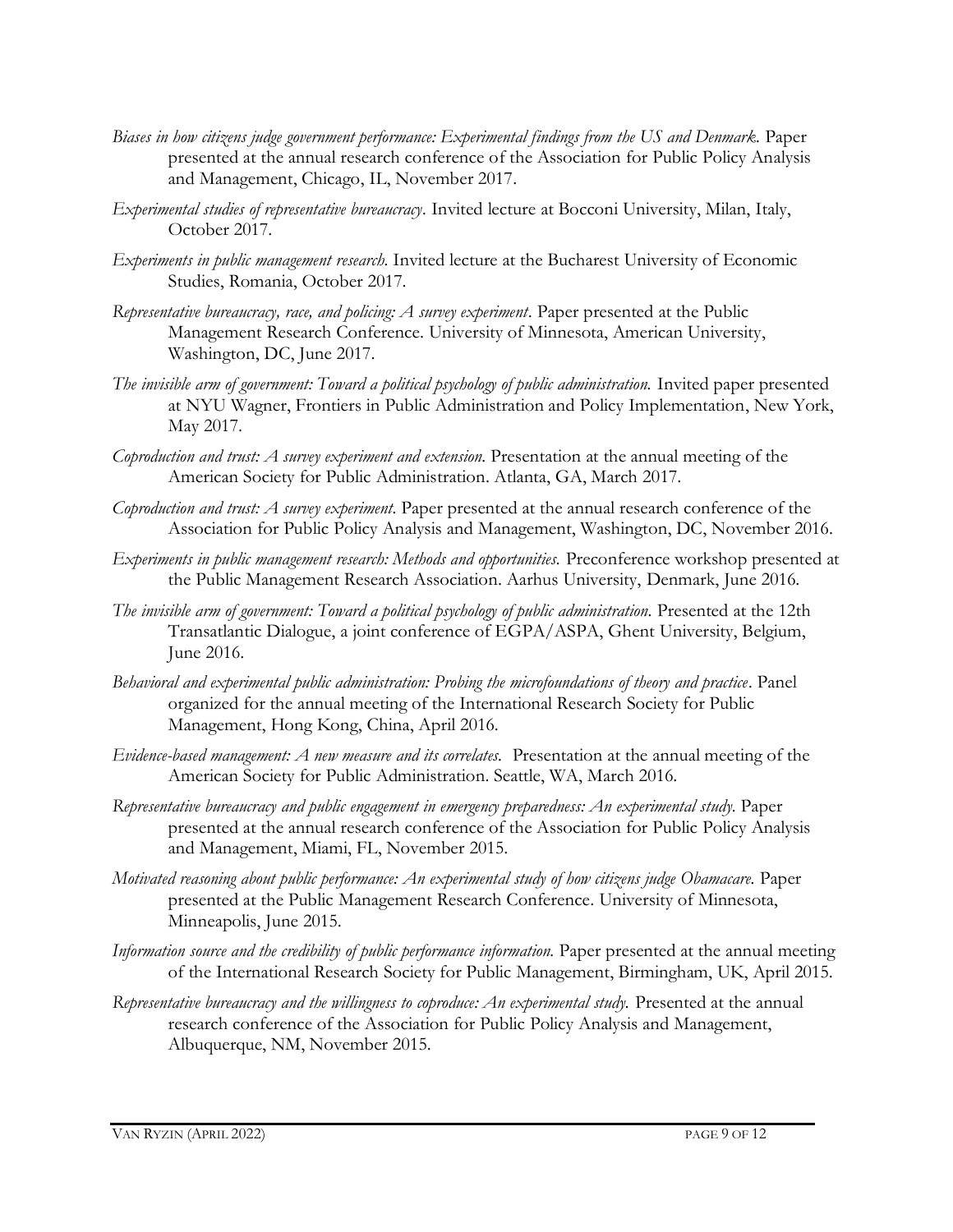- *Experiments in public administration research.* Keynote address to the IIAS Study Group on Trust and Public Attitudes: Citizen Attitudes and Behaviors from an Experimental Perspective. Speyer, Germany, September 2014.
- *Information source and the credibility of public service performance information*. Paper presented at the annual meeting of the International Research Society for Public Management, Ottawa, April 2014.
- *Representative bureaucracy, trust, and cooperation.* Invited presentation to the Instituto de Políticas y Bienes Públicos, Consejo Superior de Investigaciones Científicas (CSIC), Madrid, February 2014.
- *Work motivations and the end of history illusion.* Presented at the annual research conference of the Association for Public Policy Analysis and Management, Washington, DC, November 2013.
- *Process, outcomes, and the reputation of government.* Paper presented at the annual meeting of the International Research Society for Public Management, Prague, April 2013
- *How citizens judge government: The role of outcomes and process.* Invited presentation to the Department of Politics, Exeter University, UK, February 2013
- *An experimental test of the expectancy-disconfirmation model of citizen satisfaction.* Presented at the annual research conference of the Association for Public Policy Analysis and Management, Washington, DC, October 2011.
- *Social consequences of corruption: Empirical findings and strategic implications (with M. Villoria & C. Lavena).* Presented at the 7th Transatlantic Dialogue, a joint conference of EGPA/ASPA. Rutgers University, NJ, June 2011.
- *Did 9-11 increase public sector job satisfaction in the US? A difference in differences study.* Paper presented at the Public Management Research Conference. Syracuse University, June 2011.
- *The social consequences of public sector corruption: An empirical investigation.* Presented at the annual meeting of the American Society for Public Administration. Baltimore, MD, March 2011.

#### **Research grants and fellowships**

- City of Newark, Department of Health and Community Wellness (\$500,000), to evaluate Advancing Health Literacy to Enhance Equitable Community Response to COVID-19, 2021 to 2023.
- Chancellor's Seed Grant Program (\$50,000), to support the Center for Experimental and Behavioral Public Administration, 2016 to 2020.
- Alfred P. Sloan Foundation (\$123,000), to support continued development of CivicPanel, an online research panel, 2010 to 2015.
- Short Term Visiting Fellows Program (\$5000), Consejo Superior de Investigaciones Cientificas, Madrid, Spain, summer 2011.
- Academic Excellence Fund, Rutgers University (\$25,000), to establish online research methods in public affairs and administration, 2009 to 2010.
- New York City Community Health Survey (\$3,000,000). New York City Department of Health and Mental Hygiene, 2002 to 2007.
- Baruch Survey Research Unit (\$1,000,000). Various projects and sponsors, 1999 to 2007.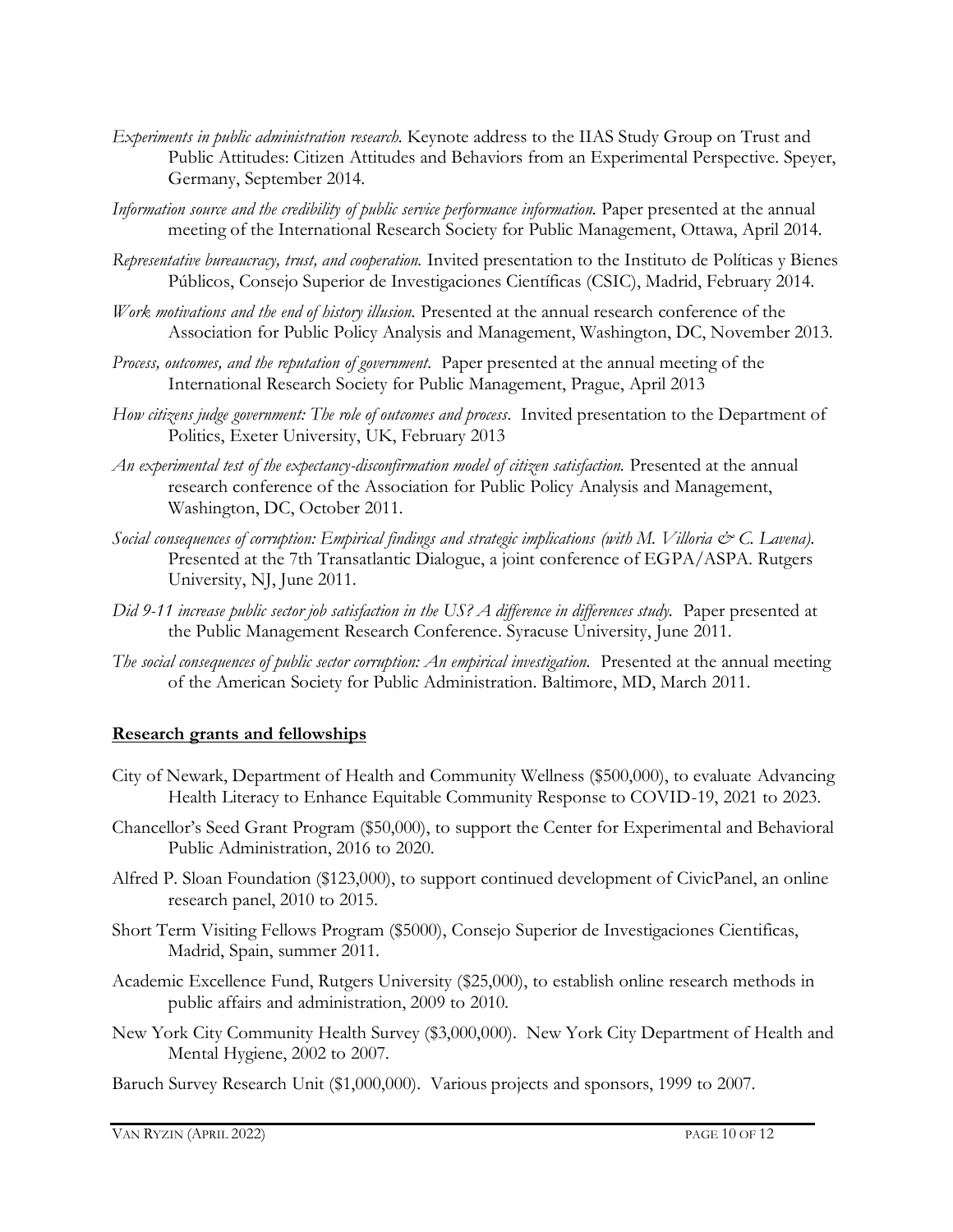- Renewal of eTownPanel Project (\$74,000). Alfred P. Sloan Foundation, Program for Citizen-Driven Performance Measurement, 2005.
- eTownPanel Project (\$45,000). Alfred P. Sloan Foundation, Program for Citizen-Driven Performance Measurement, 2003.
- Evaluation of the Project for Rockaway Youth in Safety and Education (\$600,000). New York City Board of Education, 2000 to 2003.
- HUD Research Grant on the Interaction of Welfare Reform and Housing Programs (\$50,000), US Department of Housing and Urban Development, 1999.

PSC-CUNY Research Award (\$5,000), Baruch College, CUNY, 1998.

Steven L. Newman Institute Research Award (\$2,000), Baruch College, CUNY, 1996.

## **Honors and awards**

*Fellow of the National Academy of Public Administration*, 2019. *Academic of the Year,* NJ Chapter of the American Society for Public Administration, 2018*. Joseph Wholey Distinguished Scholarship Award* (for outstanding article on performance in public and nonprofit organizations), American Society for Public Administration, 2015 *Louis Brownlow Award* (for best article in Public Administration Review involving a practitioner), American Society for Public Administration, 2005 *Scholarship and Creative Achievement Award,* Baruch College / CUNY, 2005 *Outstanding Scholarly Achievement Award,* City University of New York, 2005 *Scholarship and Creative Achievement Award,* Baruch College / CUNY, 2004 *Outstanding Scholarly Achievement Award,* City University of New York, 2004 *New York State Fellowship,* City University of New York, 1987 *Graduate Fellowship,* City University of New York, 1985 and 1986

*Phi Beta Kappa,* Columbia University, 1985

# **Professional service and memberships (last 10 years)**

Co-Editor*, International Public Management Journal (2017 to present)* North American Vice President*, International Research Society for Public Management (2016 to present)* Founding Editor*, Journal of Behavioral Public Administration (2018 to 2020)* Conference Co-Chair*, EGPA-ASPA Transatlantic Dialogue (TAD) Conference (2018)* Conference Co-Chair, *GW Trachtenberg Conference on Behavioral Approaches to Public Administration (2018)* Editor/Associate Editor, *Public Administration Review (2014-2017)*